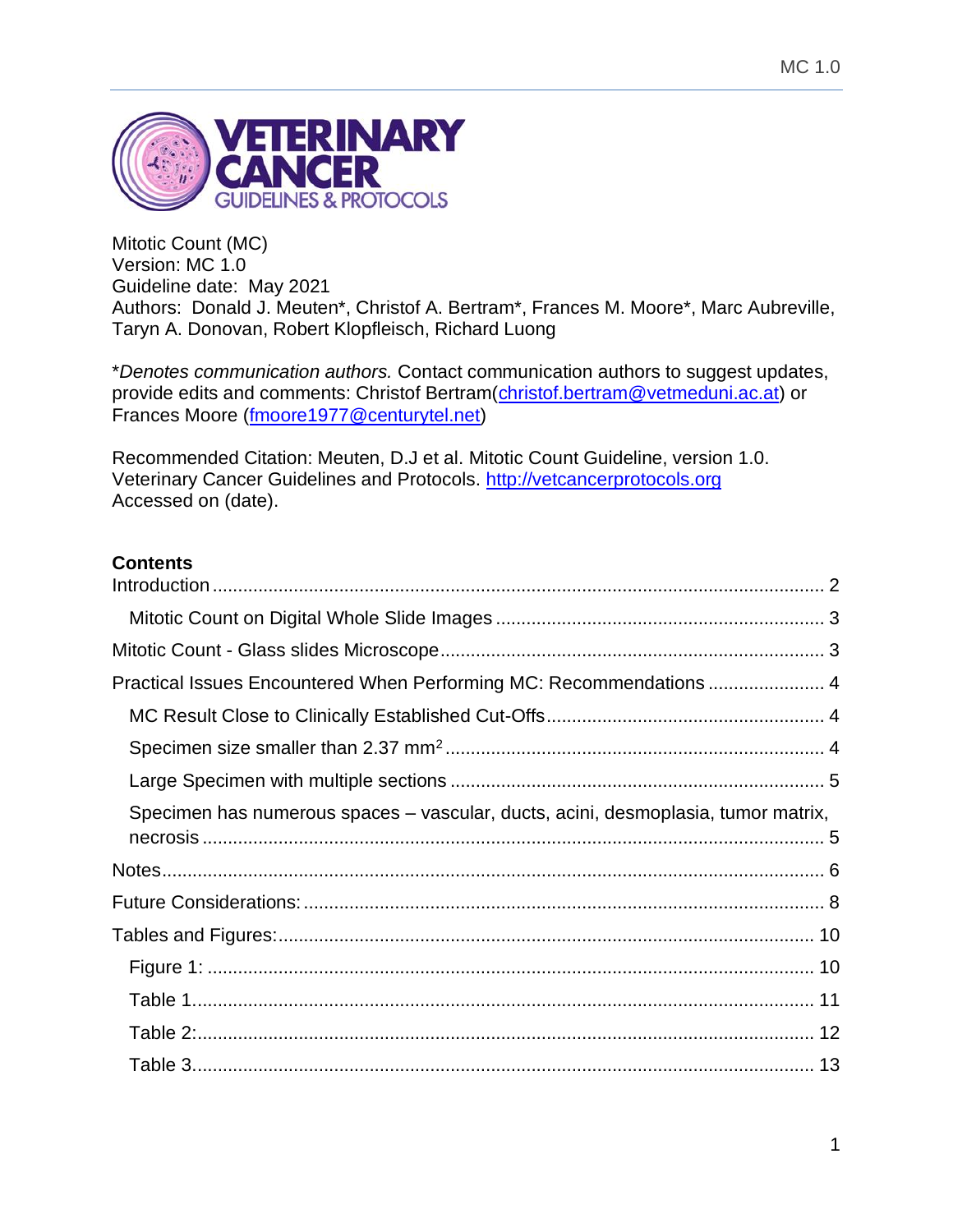#### <span id="page-1-0"></span>**Introduction**

The purpose of Guidelines is to provide standardized methods used to evaluate neoplasms in animals and accrue data so that, over time, large data sets with comparable information can be evaluated and studies validated uniformly. Ultimately this will enable meaningful conclusions and accurate prognostic information that will improve patient care. New methods and modifications of present methods are encouraged and should be described in such detail that others can replicate and validate results. Journals should require that new and modified methods be compared to existing standards so others can determine if they are valid, better and what resources are needed. Guidelines and protocols are "living" documents which will be modified as better approaches and methodologies are developed or become available.

This Guideline is intended for all animal tumors, however, future versions will likely provide different methods for different tumors. The MC method presented here is designed to be as detailed and as standardized as possible given our current knowledge and technologies; however, there are practical issues that prevent full standardization (a few of which are listed). Pathologists and labs should consider offering explanations and or disclaimers for these situations. The standard area in mm<sup>2</sup> should be used to report the MC, however, labs may wish to add that this equates to 10 hpf until clinicians are used to a specified area in  $mm<sup>2</sup>$ . Most prior animal studies did not define the precise area ( $mm<sup>2</sup>$ ) in which the MC or other histological features were enumerated, limiting the utility of this data for formulating prognoses for current cases.<sup>1-8</sup> A recent publication detailed how to recognize mitotic figures (MF), atypical MF (AMF)<sup>9</sup> and distinguish these from mitotic like figures (MLF).<sup>10</sup> The MC can be performed manually (conventional- light microscope or digital microscopy) or with software programs that are fully or partially automated (CPATH).11-15,3,16-20,8,21 **See Guideline 11 Computational Pathology (CPATH)**

# **Histomorphologic Definition of Mitotic Figures, Atypical Mitotic Figures, and Mitotic-Like Figures**

See Guideline 2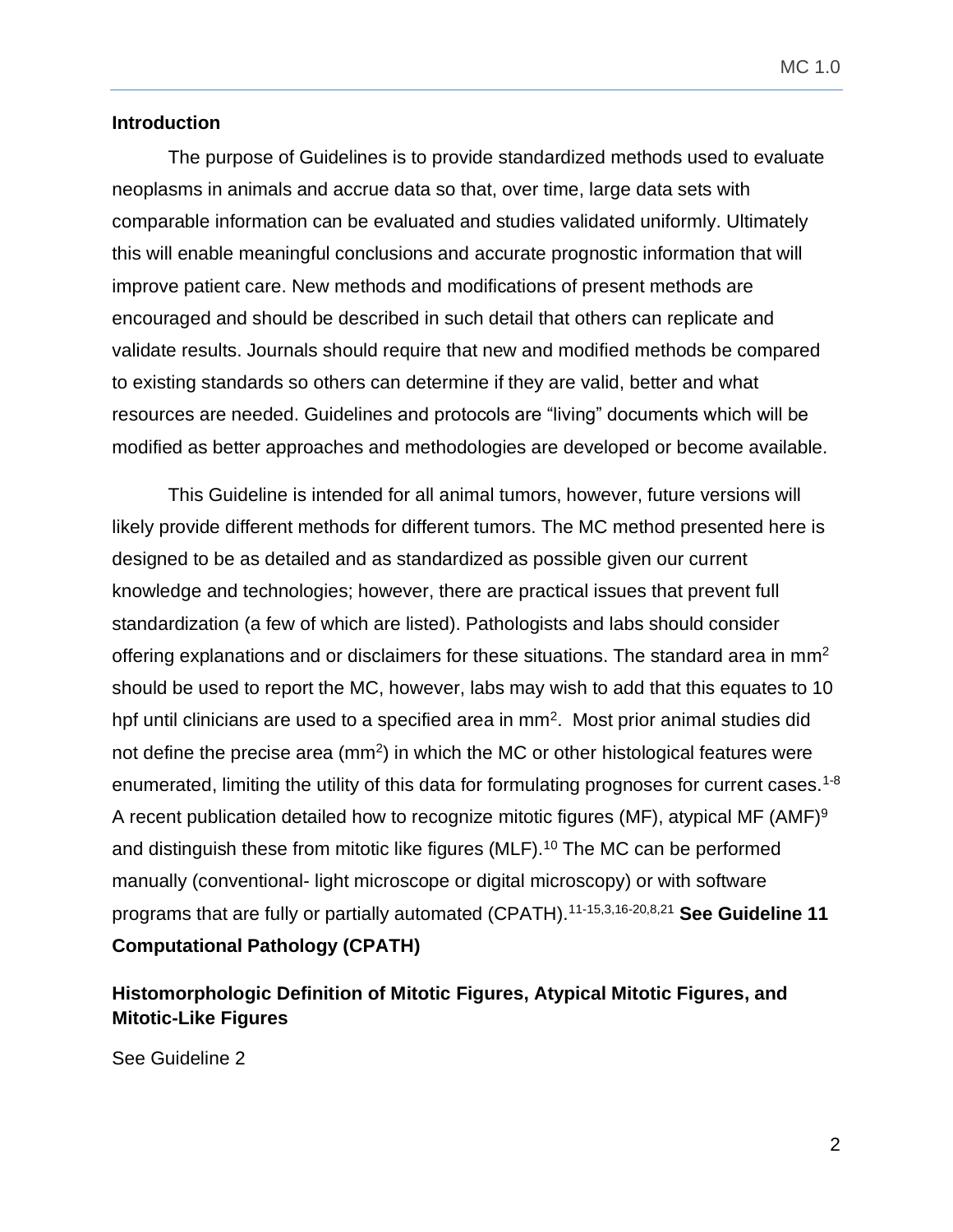# <span id="page-2-0"></span>**Mitotic Count on Digital Whole Slide Images**<sup>20,8,21</sup>

The digital image field of view (FOV) varies with the characteristics of the monitor and the magnification at which the image is reviewed. Each pathologist must determine the number of image fields which equate to 2.37 mm<sup>2</sup> in their own workstations (Table 2)

- 1. At a low magnification, scan the histologic section to identify hot spots of high mitotic activity within viable cellular regions of the neoplasm (note A).
	- a. Avoid and/or skip (helicopter) areas of the tumor that are cell poor (impacted by hemorrhage, edema, necrosis, cysts, inflammation and/or autolysis).
	- b. Within identified hot spots, define a contiguous FOV with an area totaling 2.37 mm<sup>2</sup>. Calculate the area using one of the three methods in Table 2.
	- c. Go to magnification appropriate for adequate counting of MF AMF.
- 2. Count all MF and AMF within the defined 2.37 mm<sup>2</sup> FOV area. Annotate MF and AMF with a counting tool if it is available in the image software to prevent duplicate counting of MF and AMF.
- 3. The total sum of MF and AMF counted is the MC.
	- a. MC is reported as a number within a specified area (2.37 mm<sup>2</sup>)

# <span id="page-2-1"></span>**Mitotic Count - Glass slides Microscope**

- 1. The total number of fields to be counted to equate to 2.37  $mm<sup>2</sup>$  will vary between microscopes (FN of ocular and objective magnification) $14,22$  and each pathologist needs to determine the number of image fields that equate to 2.37 mm<sup>2</sup> (Table 3).
- 2. At a low magnification, scan the histologic section to identify hot spots of mitotic activity within viable cellular regions of the neoplasm (note A).<sup>13,19,20,8,21</sup>
	- a. Avoid and/or skip (helicopter) areas of the tumor that are cell poor (impacted by hemorrhage, edema, necrosis, cysts, inflammation and/or autolysis).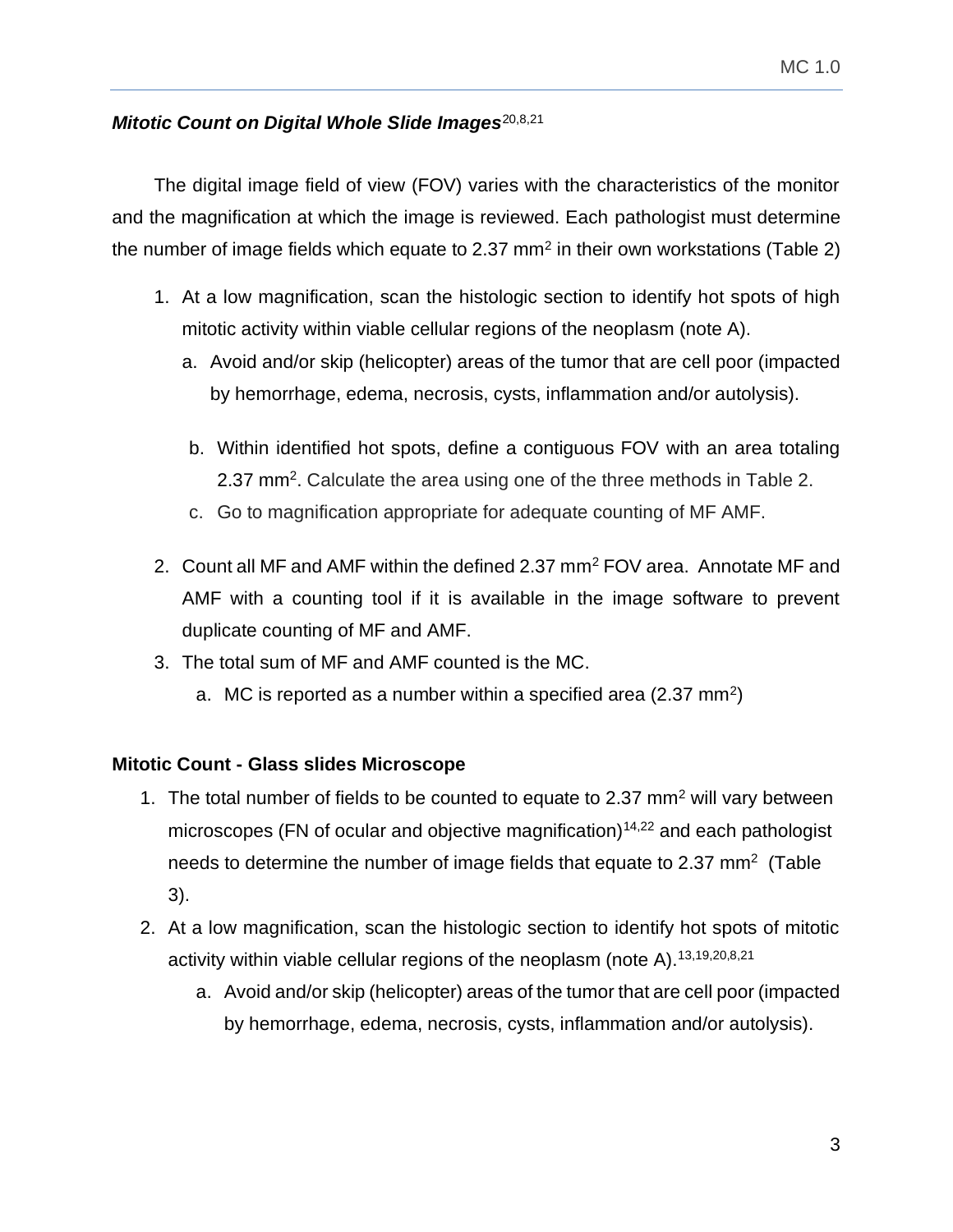- 3. Select an area of hot spot and begin counting MF AMF in a contiguous, nonoverlapping fashion in a total area of 2.37mm<sup>2</sup>. Most pathologists count at 400X magnification (Table 3).
- 4. Count all MF and AMF within 2.37 mm<sup>2</sup> area:  $400X$  FN 22 = 10 hpf
- 5. The total sum of MF and AMF counted is the MC.<sup>10</sup>
	- a. MC is reported as a number within a specified area (2.37 mm<sup>2</sup>)

## <span id="page-3-0"></span>**Practical Issues Encountered When Performing MC: Recommendations**

## <span id="page-3-1"></span>*MC Result Close to Clinically Established Cut-Offs*

- 1. If MC is close to a clinically significant cut-off (as determined by the type of neoplasm being assessed), repeat the MC procedure in different hot spots; recommend an additional 2-5 MC if sufficient neoplastic tissue is present.<sup>23</sup>
- 2. Report the highest MC and each MC (recommendation)
- 3. Reports have advocated performing the MC multiple times and some advocate averaging the numbers obtained but there is no comparable data for animal tumors.18,6 Pathologists and labs will develop their own policies and explanations of what was done in these situations; example: Multiple MC were performed because the first value obtained was close to a reported cutoff for this tumor. Consider evaluating other clinical and histological parameters when the MC is close to a reported cutoff.

## <span id="page-3-2"></span>*Specimen size smaller than 2.37 mm<sup>2</sup>*

- 1. Determine and report the area available that is adequate for performing the MC.
- 2. Count all MF and AMF within that area
- 3. Report total sum MF and AMF/ area mm<sup>2</sup> counted
- 4. Consider:
	- a. Offer to cut more sections and perform MC until an area of 2.37 mm<sup>2</sup> is attained - recommended
	- b. Extrapolate the sum of MF and AMF counted to approximate a 2.37  $mm<sup>2</sup>$ area. Example: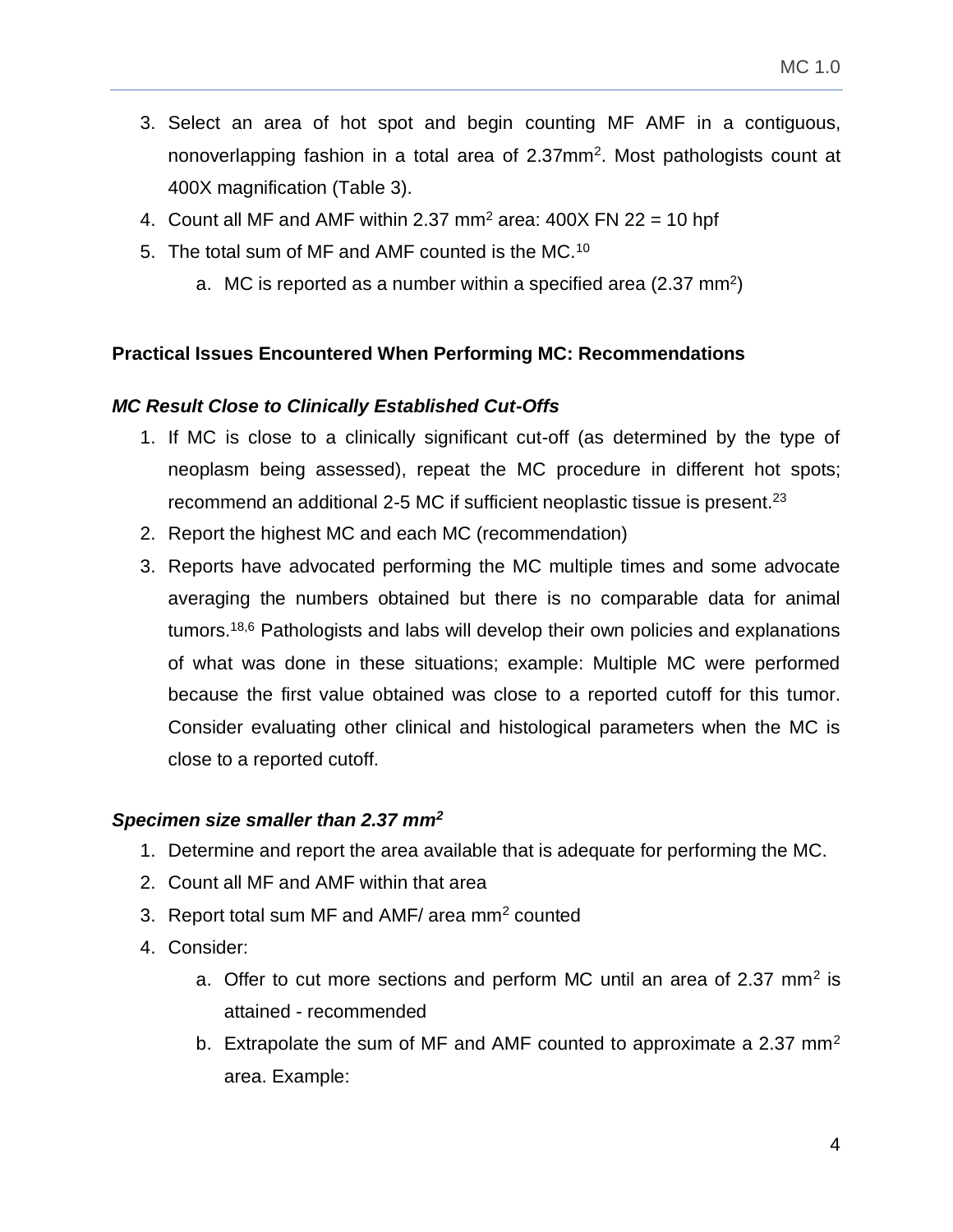- i. Tumor only has a 1.185 mm<sup>2</sup> area available for adequate MF and AMF counting.
- ii. Within the 1.185 mm<sup>2</sup> area, a total of 10 MF and AMF are counted.
- iii. Multiply the total MF and AMF count by 2 to approximate the result (20) to a 2.37 mm<sup>2</sup> area. Report the calculated result and the actual count (3. above). A problem with this approach is it assumes a uniform distribution of MF AMF, however there is not uniform distribution of MF in tumors.
- *5.* Consider adding an explanation and disclaimer of what was done due to small sample size and that a larger sample should be submitted. Example: Quantity of tissue not sufficient for MC, consider submitting additional tissue.

## <span id="page-4-0"></span>*Large Specimen with multiple sections*

1. If multiple sections of tumor are available, screen several slides for mitotic density (hot spots) and perform MC on the most appropriate tumor section. There is not (yet) a standard procedure of how many sections should be evaluated to determine MC. The recommendation is to only perform one MC. However, if multiple counts are performed the highest MC and each MC should be reported rather than the average of all counts.

# <span id="page-4-1"></span>*Specimen has numerous spaces – vascular, ducts, acini, desmoplasia, tumor matrix, necrosis*

See Note A

1. There is not a standard way to approach these situations. Skipping over spaces and non-neoplastic tissues and resume contiguous field counting when tumor is present in FOV is recommended. However, when a tumor has large areas that should not be counted it is difficult to estimate how many new areas should be counted to compensate for the skipped areas. Another approach is to perform the MC in the areas which have the most cellular density with the fewest spaces due to ducts, blood vessels etc. In tumor biology there will be unique events that make 100% rules impossible.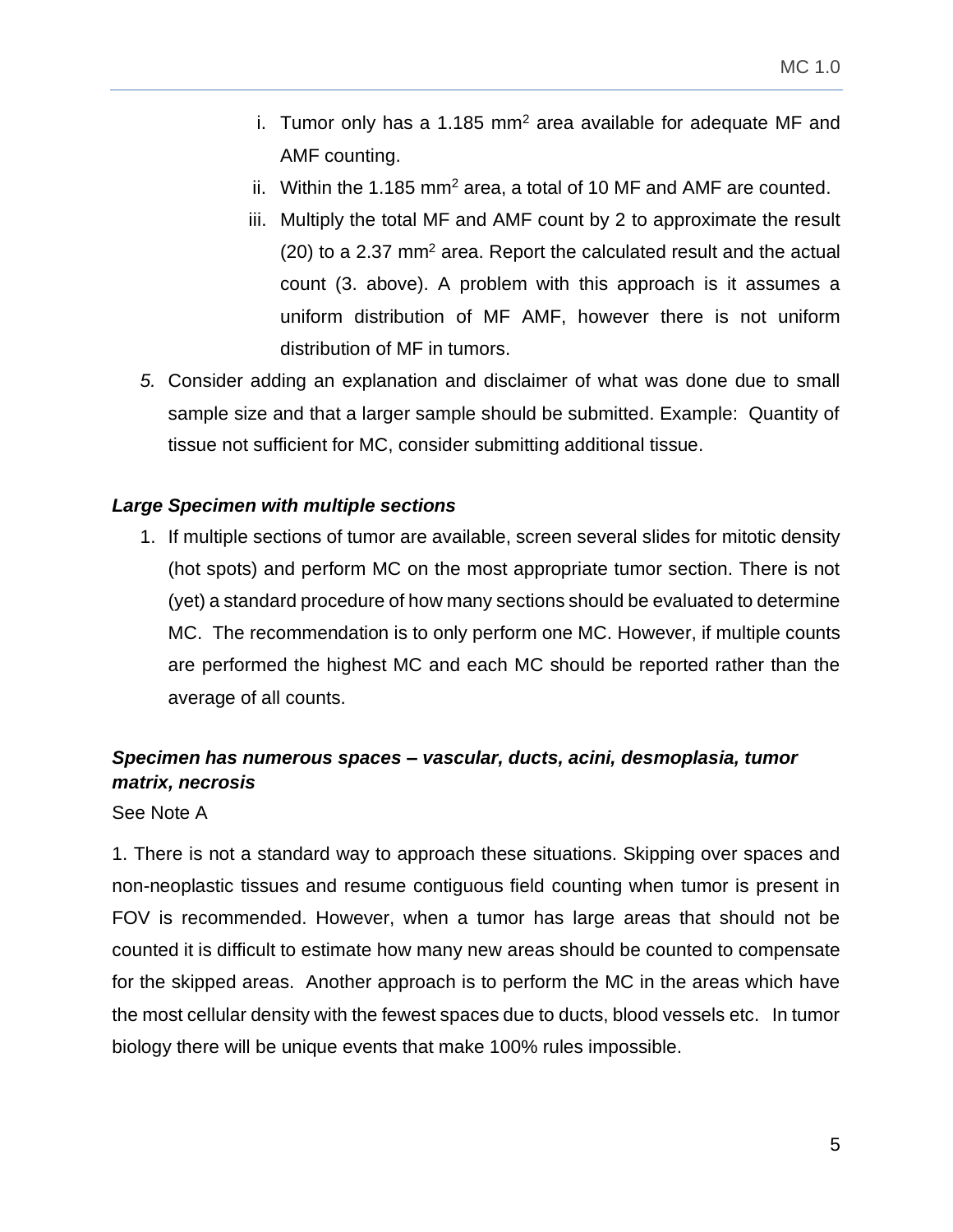#### <span id="page-5-0"></span>**Notes**

- A. The current standard area of a neoplasm to perform the MC is in a region(s) of viable tumor with high mitotic activity (hot spots) which is located by scanning the tumor, finding an area of high cell density and proceeding to higher magnifications to confirm  $MF.$   $11-13,24,18-20,8,21$  If no MF are found during scanning, select a cellular area of the tumor with good tissue preservation and start the count. Early reports stated selecting a "random" region to start counting MF, however that has been replaced with starting in a region with high mitotic activity. Counting at the periphery is recommend for some human tumors.11-13,24,18,19,25,20,8,21 If a necrotic area is encountered while performing a MC, this region is "skipped" (not counted; "helicopter") and a viable area of equivalent size to the region skipped must be included in the final tally of MF. The tumor cells adjacent to the area of necrosis are counted if the pathologist deems them viable. How viable (healthy) they are cannot be determined histologically. No matter how carefully a method is defined there will be an element of subjectivity and judgement. MC can only be accurately performed in areas of the tumor that are viable, proceeding slowly and using well defined criteria to recognize MF, AMF and MLF
- B. Determination of the area of highest mitotic activity (hot spots) by routine light microscopy is subjective and a source of interobserver variation.<sup>13,26,19,21</sup> A study of canine cutaneous mast cell tumors showed variability of MCs in different tumor areas and interobserver variations in MC, particularly in tumors with borderline/intermediate number of MF.<sup>13</sup> This study and another showed that pathologists were not as capable of finding the hotspots as compared to computer assisted locations of hot spots.<sup>27</sup> However, outcomes were not known, therefore the clinical significance of this is not known. It has also been recommended to count MF at the periphery of tumors, the "invasive front" and tumor is better preserved<sup>11,12,19</sup> This is the recommendation for many human tumors. The periphery has been defined as the outer 1-2 mm,<sup>15</sup> 2-4 mm,<sup>26</sup> 2-5mm,<sup>12</sup> or as a percentage of tumor area;<sup>13</sup> others have said count in a region of invasion. A study of human breast carcinoma reported that the periphery contained more hot spots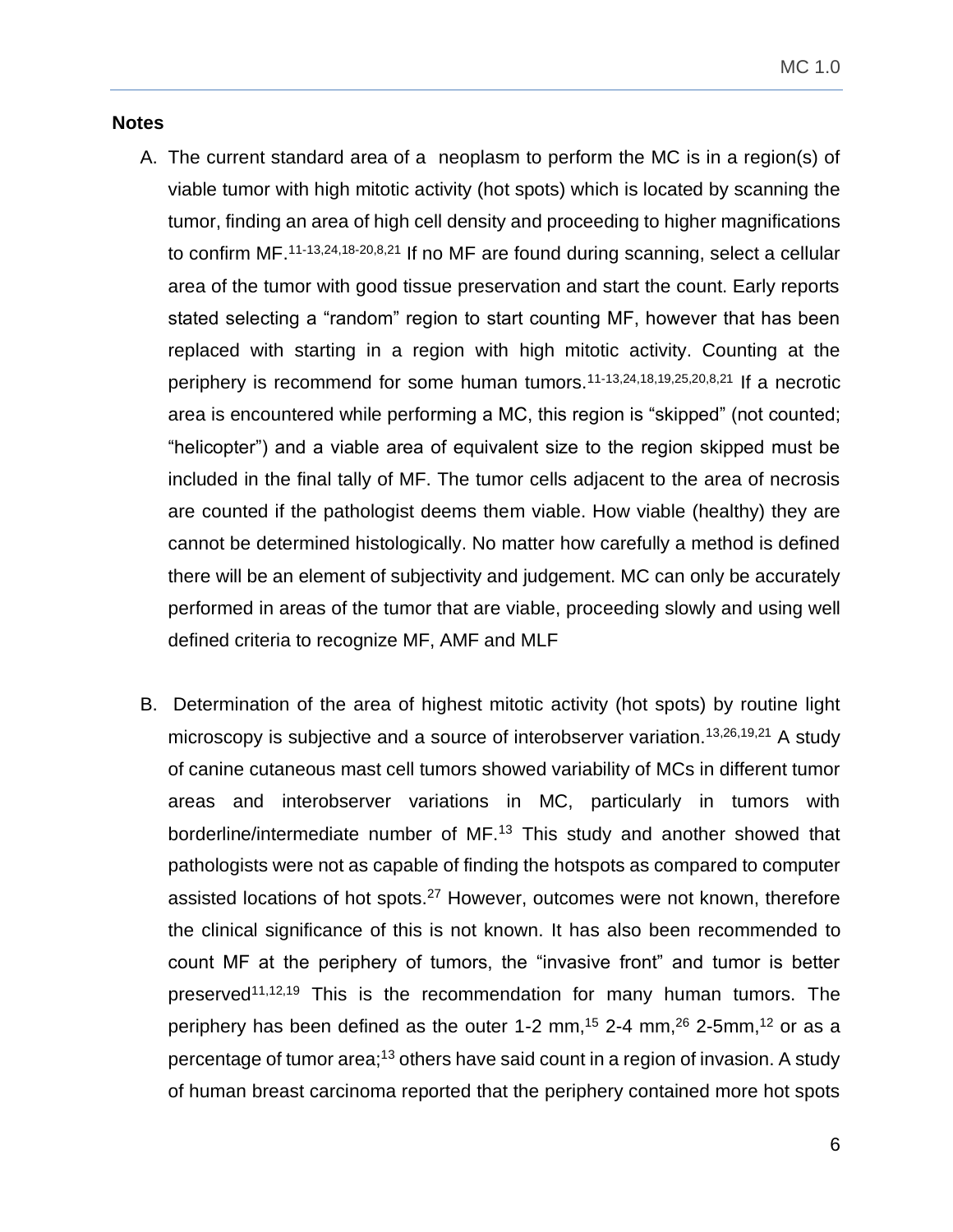(using Ki67) than other regions and percentages of Ki67 positive nuclei obtained at the periphery changed the prognosis.<sup>15</sup> Other studies in humans reported that using Ki67 in hot spots which were not just at the periphery of breast carcinoma contributed the most prognostic information as compared to other methods.<sup>26</sup> Additionally, a study of canine cutaneous mast cell tumors found that the regions of highest mitotic activity were not always at the periphery.<sup>13</sup> Selecting the area of a tumor that is *predictive* of outcome(s) or treatments needs to be found, for each tumor type. Until those results are established, select the region of highest mitotic activity (standard). If a region of the tumor other than hot spots was used to count MF AMF that should be indicated in the report e.g. periphery, center. Studies need to be validated and MC from different regions correlated with known patient outcomes.

- C. MC is reported as a number within a specified area  $(2.37 \text{ mm}^2)$ .<sup>13,10,17</sup> To avoid confusion to clinicians consider stating that this is comparable, but more accurate and replaces a number per 10 hpf. Prior reports of animal tumors did not specify the area in which MC were performed beyond, 10 hpf 400X, however, this area can vary up to 200% depending on how microscopes are equipped.<sup>14,22</sup> These studies need to be repeated with standardized methods. Today the majority of MC are likely to be performed on WSI, for which 10 hpf is nebulous, regardless, hpf or 10 hpf are not standard units of area.<sup>12,14</sup>
- D. Most pathologists prefer 400X magnification for performing a MC. High magnification objectives with high numerical apertures (NA) will produce sharp FOV making the correct identification of MF, AMF and MLF easier. The NA number is engraved on the side of high-quality objectives and higher numbers mean greater resolution, but this does not change how the area in the FOV is calculated. All objectives have an FN and it is engraved on some objectives; it indicates the maximum FOV diameter that can be achieved using this objective, however it is the ocular FN which limits the size of FOV in a standard microscope, not the objective FN (See Appendix 1.0 Definitions).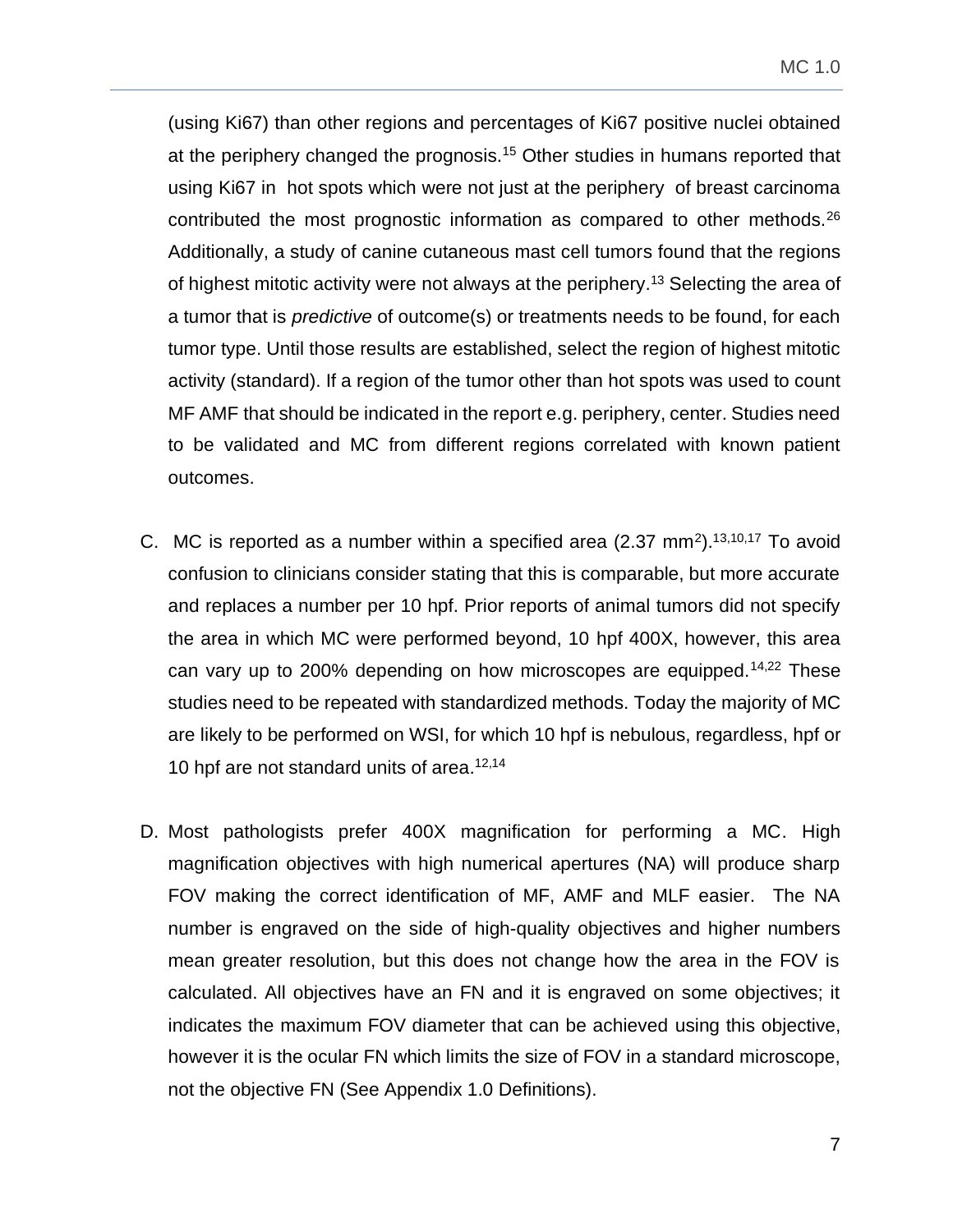## <span id="page-7-0"></span>**Future Considerations:**

MC is an important parameter in tumor assessment but the present methods to determine the MC can be improved. We encourage others to investigate new methods and modify existing methods for the MC and all the parameters used to evaluate tumors. Changes in our methods need to be data driven on robust numbers of patients and validated in subsequent studies.

- 1. Our foundation oncology studies, and more recent ones, that did not define an area (mm<sup>2</sup> ) in which structures were enumerated need to be repeated with standardized methods correlated to accurate patient outcomes. MC performed with H&E stained slides should be compared to other means such as IHC for Ki67, MIB-1, PHH3 or molecular PAM50; even slides stained with toluidine blue that will enhance nuclear chromatin should be considered.
- 2. Address the practical considerations outlined in this Guideline.
- 3. Avoid creating MC cutoffs (thresholds) that are based on a single number (above or below). Develop scoring systems, confidence intervals, ranges of predictability for different tumors. Example: a score of 1 represents  $0-5$  MC/2.37mm<sup>2</sup>; 2 represents  $6-10$  $MC/2.37$ mm<sup>2</sup> and a score of 3 for  $> 10$  MC/2.37mm<sup>2</sup>
- 4. Investigate different methods to perform MC

a. should the area counted be changed for different tumor types? compare different size areas (e.g.  $1mm<sup>2</sup> 5mm<sup>2</sup> 10mm<sup>2</sup> etc.). Compare different$ tiered cutoffs.

b. where should counting MF AMF be performed? (hot spots; random; at periphery?)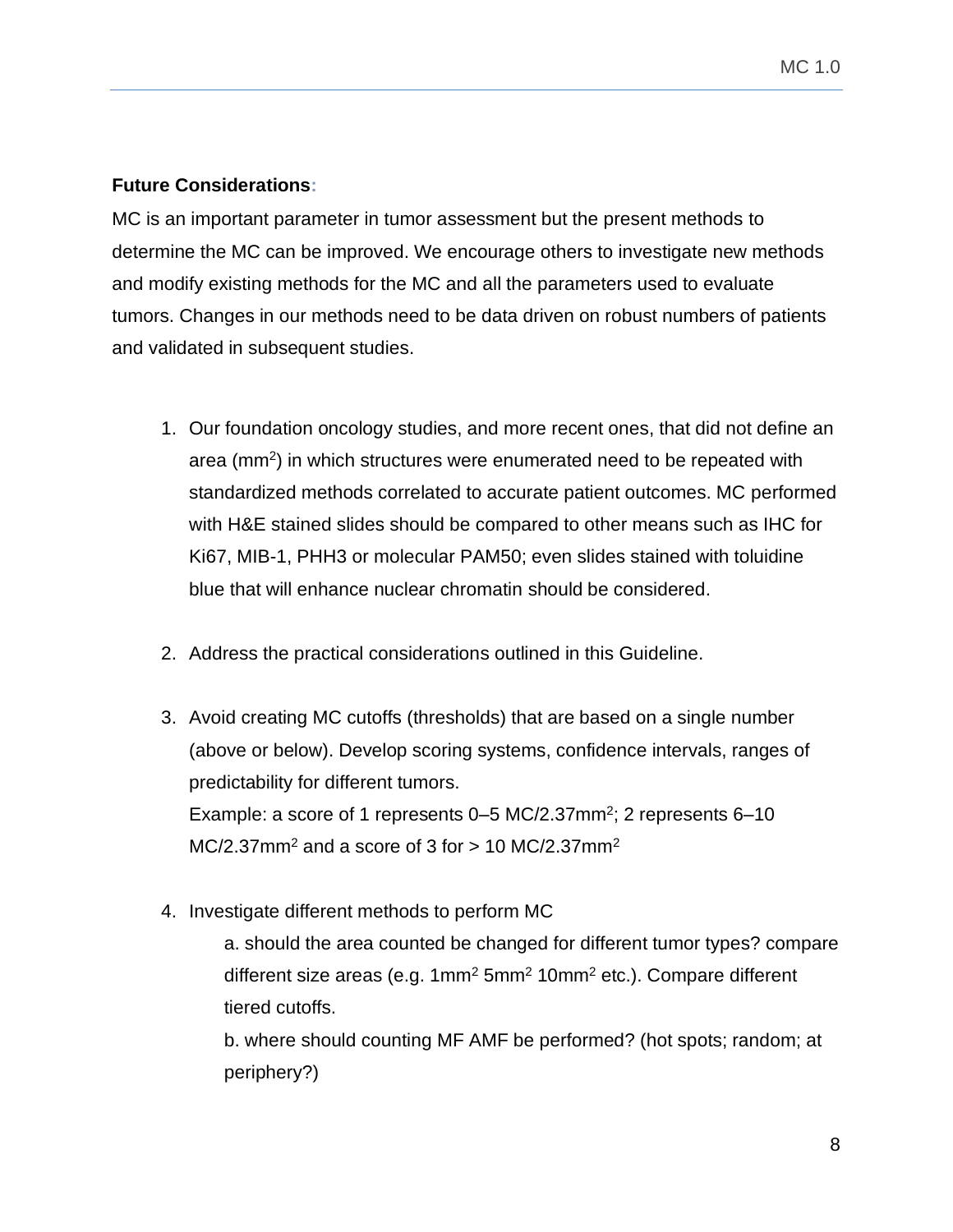c. perhaps the proportion of a tumor that is *hot* or *cold* is more predictive than one hot spot e.g. most MCT are indolent, perhaps knowing the proportion of a MCT that is *cold* vs *hot* will be predictive of behavior d. determine if counting only AMF is predictive; compare utility of counting only metaphase MF vs counting all phases of mitosis; employ IHC

- d. determine the best number of sections needed for MC
- e. determine if delayed fixation influences MC and or its predictability.<sup>16</sup>

5. Use CPATH to lead investigations for each of the above. CPATH will permit rapid enumeration and reiterations of MC in various regions of tumors while avoiding interpathologist subjectivities. Compare results obtained with CPATH to manual (pathologist) for MC, hot spots etc.

6. Develop methods to enumerate MF/AMF with respect to tumor cell density, such as true mitotic index or volume-corrected MC and compare to standardized MC.

7. Develop grading schemes based on scores of 4-5 histological features, then combine different features and evaluate statistical significance (e.g.  $=$  how do tumors behave if they have one, 2,3,4 or all of the features?)

8. Discover and compare new methods to existing standards. For MC, compare new methods to those that can be performed with H&E stained histological sections to determine if the new method is an improvement, and if so at what investment of resources and expertise.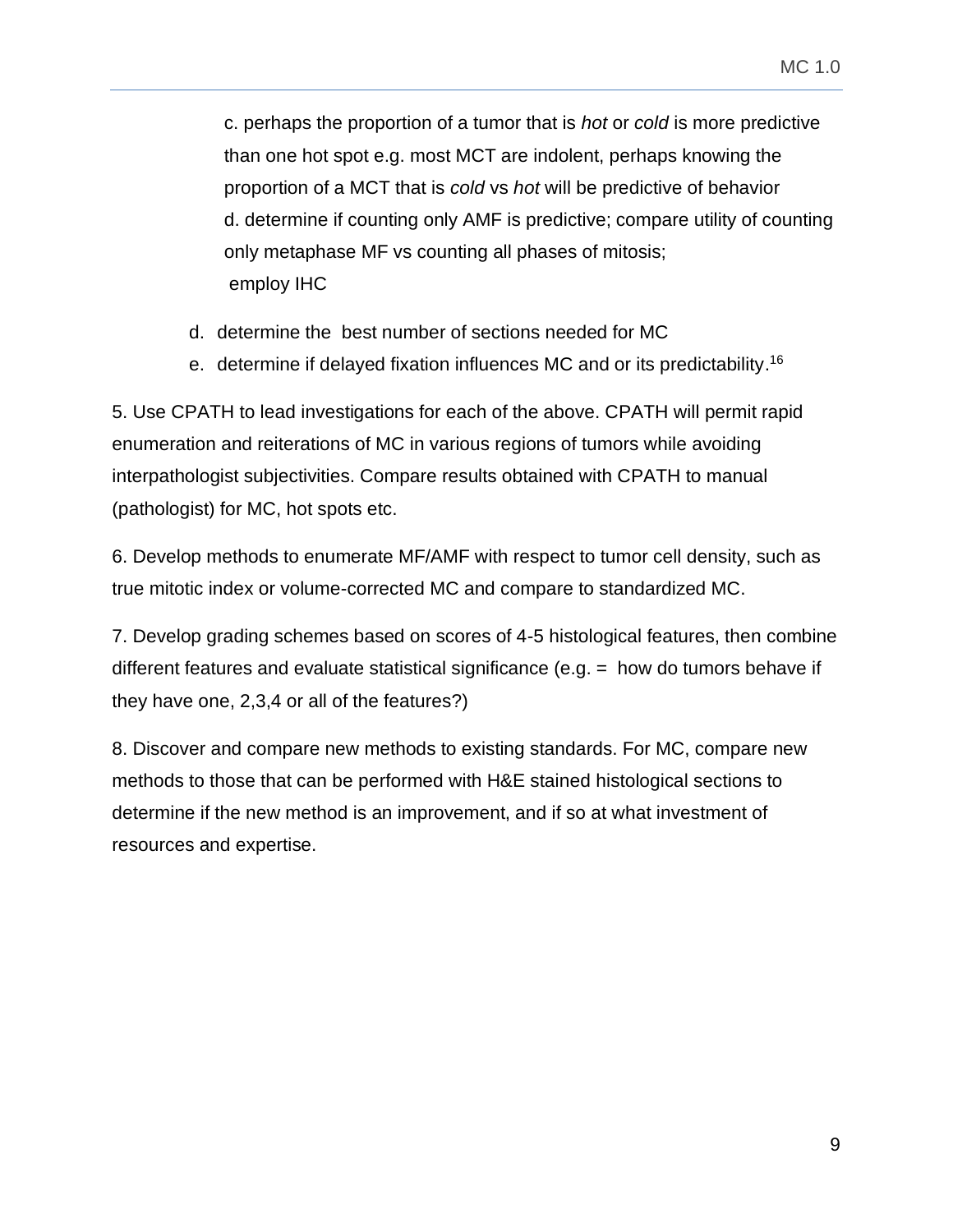<span id="page-9-0"></span>**Tables and Figures:**



# Relative FOV Comparison for Different FN and Area with Light Microscopy

## <span id="page-9-1"></span>*Figure 1:*

Schematic representation comparing field of view (FOV) at 400X magnification. The differences in diameter, area, and the number of cells and MF seen are proportional to the differences seen with oculars: Field number (FN) 18mm narrow FOV, FN 22mm and FN 26.5mm wide FOV. The FOV with ocular FN 26.5mm has 4 MF, and the area is approximately 100% larger (2X) than the FOV with ocular FN 18mm which has 1 MF. Older microscopes were commonly equipped with ocular FN 18 (smaller FOV) in the 1980s compared to current microscopes which commonly have oculars of FN 22 or greater. Mitotic counts (MC) reported in terms of high-power fields (hpf) without specific units of measurement  $(mm^2)$  cannot be compared to other MC as the area of a hpf can vary 100-200% between microscopes. To clarify study results and enable comparison between studies, reports of histologic parameters which are enumerated (MC, nuclear pleomorphism, microvascular density, etc) must be reported in precise units of area (ie, mm<sup>2</sup>) not in terms of hpf. Urothelial carcinoma, dog.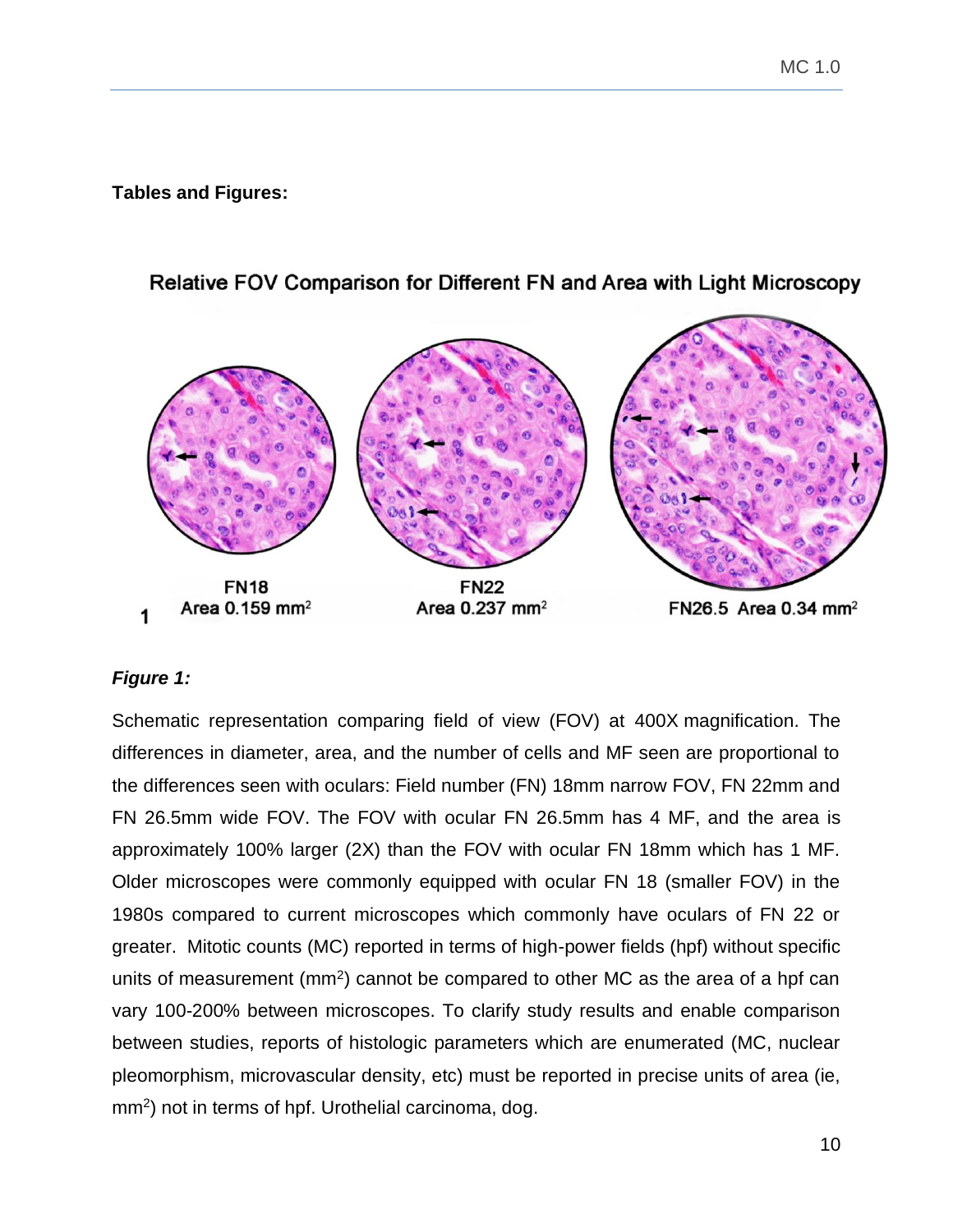# <span id="page-10-0"></span>*Table 1.*

Criteria for Defining Mitotic Figures (MF), Atypical Mitotic Figures (AMF) and Mitotic-like Figures (MLF)<sup>10</sup>

| Photomicrograph<br>Example | <b>Structure</b>    | Characteristics                                                                                                  | <b>Helpful Features</b>                                                                                                                         |
|----------------------------|---------------------|------------------------------------------------------------------------------------------------------------------|-------------------------------------------------------------------------------------------------------------------------------------------------|
|                            | Prometaphase<br>MF  | Dark aggregate (cluster<br>or ring shape) with<br>spikes/projections                                             | May be difficult to<br>differentiate from<br>MLF; look for<br>spikes                                                                            |
|                            | Metaphase MF        | Dark aggregate (linear<br>or ring shape) with<br>spikes/projections                                              | Common; ring form<br>represents end-on<br>(parallel) view of<br>chromosomes in<br>relation to spindle;<br>normal MF                             |
|                            | Anaphase MF         | Two separated<br>aggregates variable<br>distances apart; linear<br>with spikes/projections                       | Common, can have<br>morphologic<br>overlap with<br>telophase                                                                                    |
|                            | <b>Telophase MF</b> | Two separated<br>aggregates at opposite<br>ends of the cell;<br>cleavage furrow                                  | Uncommon, may<br>be very thin<br>cytoplasm<br>connection<br>between 2<br>daughter cells; cell<br>borders are less<br>than 1 cell width<br>apart |
|                            | <b>Tripolar AMF</b> | More than 2<br>chromosome clusters<br>(spindle poles) during<br>any phase, appears as<br>3 or more linear plates | Common, AMF has<br>been correlated<br>with poorer<br>prognosis in some<br>human cancers                                                         |
|                            | Asymmetric<br>AMF   | Unequal sizes of two<br>chromosome clusters in<br>anaphase/ unequal<br>sizes of metaphase<br>plate               | Less common form<br>of AMF; unequal<br>clusters may be<br>influenced by<br>sectioning artifacts                                                 |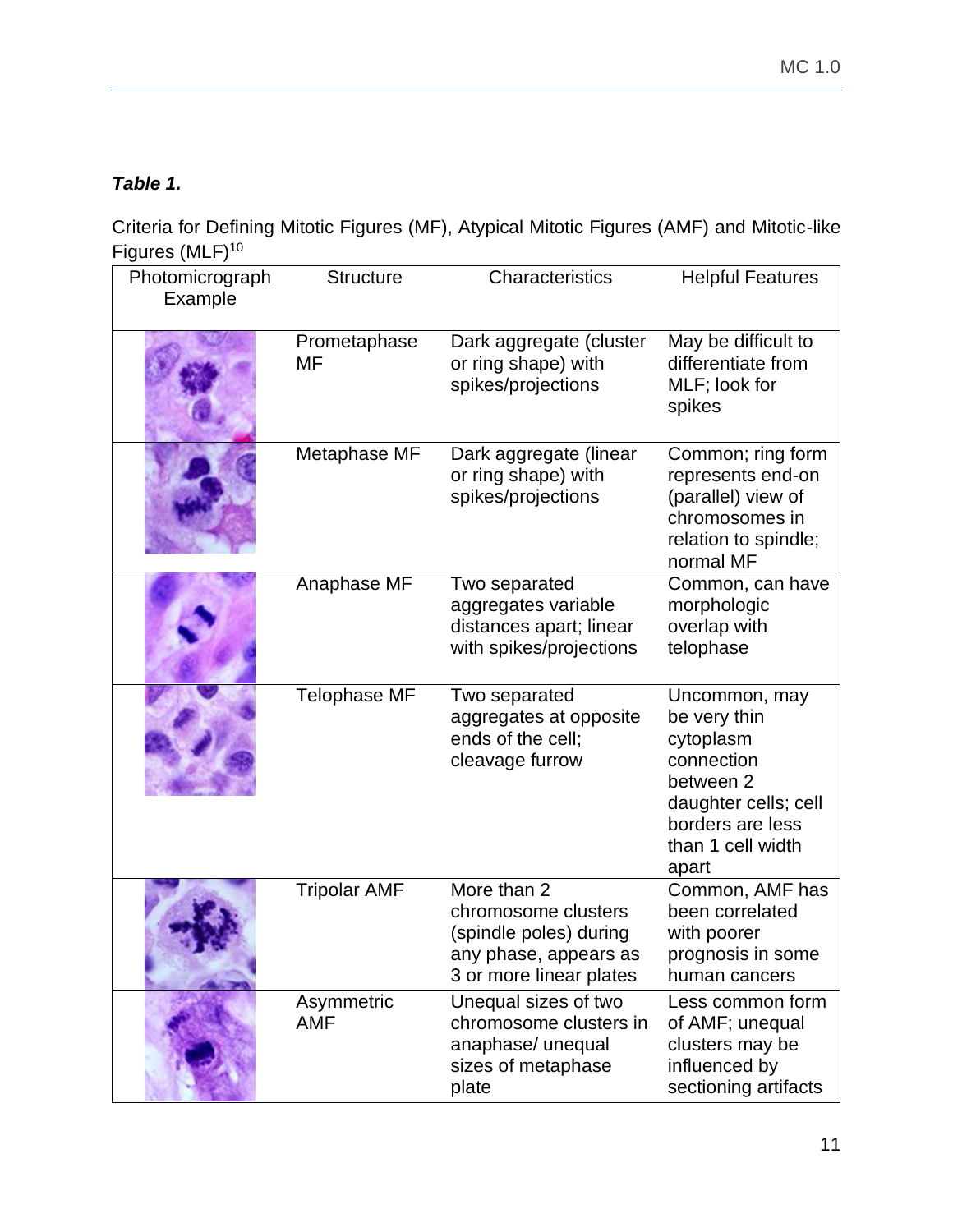| Chromosome<br>bridging AMF | Chromosomes<br>stretching from one<br>anaphase pole to the<br>other (touching both),<br>occurs in anaphase or<br>telophase                       | Morphologic<br>overlap with<br>chromosome<br>lagging                                                                                |
|----------------------------|--------------------------------------------------------------------------------------------------------------------------------------------------|-------------------------------------------------------------------------------------------------------------------------------------|
| Chromosome<br>lagging AMF  | Chromosomes not in<br>contact with larger<br>aggregate/linear cord;<br>occurs in anaphase and<br>telophase                                       | Morphologic<br>overlap with<br>chromosome<br>bridging                                                                               |
| MLF/Hard<br>Negative       | One or more<br>hyperchromatic bodies,<br>smooth surfaces, no<br>spikes/projections; may<br>have eosinophilic<br>cytoplasm or nuclear<br>membrane | Morphologic<br>overlap with some<br>МF<br>(prometaphase); 3<br>helpful features:<br>surface contour,<br>context, cytoplasm<br>color |

# <span id="page-11-0"></span>*Table 2:*

# **Methods to determine standard area for Counting MF using WSI**

Calculate the standard area using one of the following three methods:

- 1. Create a rectangle encompassing one FOV\* at magnification appropriate for identification of MF AMF on your monitor. Computer software will calculate the area of the FOV annotated. Divide 2.37  $mm<sup>2</sup>$  by the area of one FOV = number of fields to be counted.
- 2. Calculate the area in one FOV at the desired magnification by measuring field image length and width with the measuring tool; length X width = one FOV. Divide 2.37 mm<sup>2</sup> by the area of one FOV = number of fields to be counted.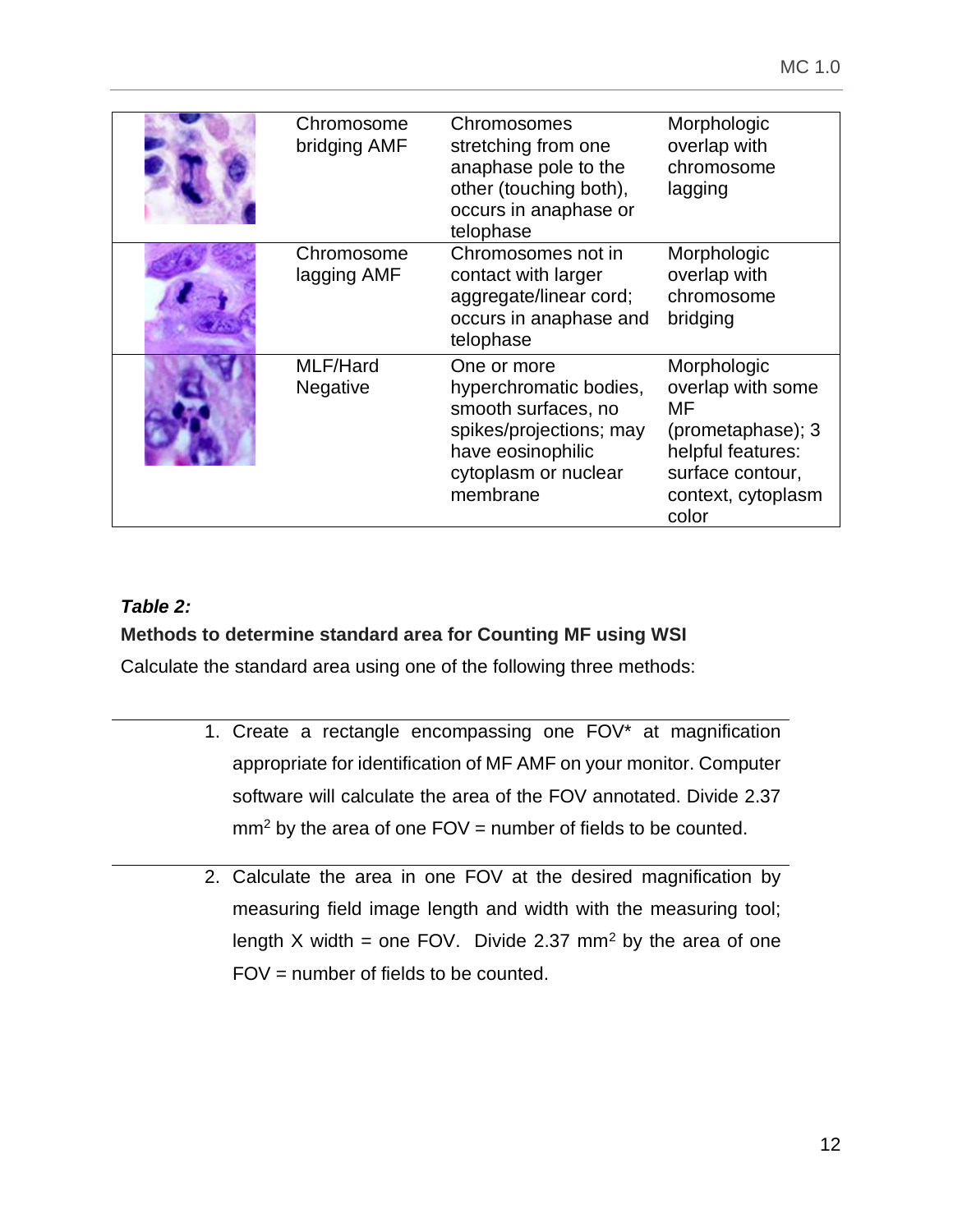3. Use an annotation tool to create a box  $= 2.37$  mm<sup>2</sup>. The box will only be completely visible at low magnification and can be dragged to the appropriate area.

\*FOV- field of view

## <span id="page-12-0"></span>*Table 3.*

Standardized Area for Mitotic Counts Using a Light Microscope (Replacing 10 High-Power Fields with a Consistent Area).

\_\_\_\_\_\_\_\_\_\_\_\_\_\_\_\_\_\_\_\_\_\_\_\_\_\_\_\_\_\_\_\_\_\_\_\_\_\_\_\_\_\_\_\_\_\_\_\_\_\_\_\_\_\_\_\_\_\_\_\_\_\_\_

Standard area: 40x objective and 10x ocular with FN 22 = 2.37 mm

*Calculation:* FN/objective magnification= diameter of one field

FN 22/40xobjective= 0.55 diameter; area=  $\pi r^2$  = 0.237 mm<sup>2</sup> x 10 fields = 2.37 mm<sup>2</sup> As the FN increases, the area in the field of view increases

*If MC is performed with an ocular other than FN 22, consider these adjustments:*

FN 18/40x objective = 0.45 mm diameter; 0.159 mm<sup>2</sup>; 33% smaller, count 15 fields FN 20/40xobjective = 0.5 mm diameter; 0.196 mm<sup>2</sup>; 17% smaller, count 12 fields FN 22/40xobjective =  $0.55$  mm diameter; 0.237 mm<sup>2</sup> count 10 fields

FN 24/40xobjective = 0.6 mm diameter; 0.283 mm<sup>2</sup>; 19.4% larger, count 8 fields  $FN$  26.5/40xobjective = 0.66 diameter; 0.34 mm<sup>2</sup>; 30% larger, count 7 fields

FN = field number on ocular.

The fine divisions at one end of a high-quality stage micrometer can be used to determine if the microscope system, objectives and oculars yield a field of view (FOV) diameter at specimen level that is expected for the FN of the oculars used e.g. 40X objective, 10 X ocular FN 22mm the FOV diameter should be 0.55 mm. NA – numerical aperture engraved on objective is not used to determine area in FOV.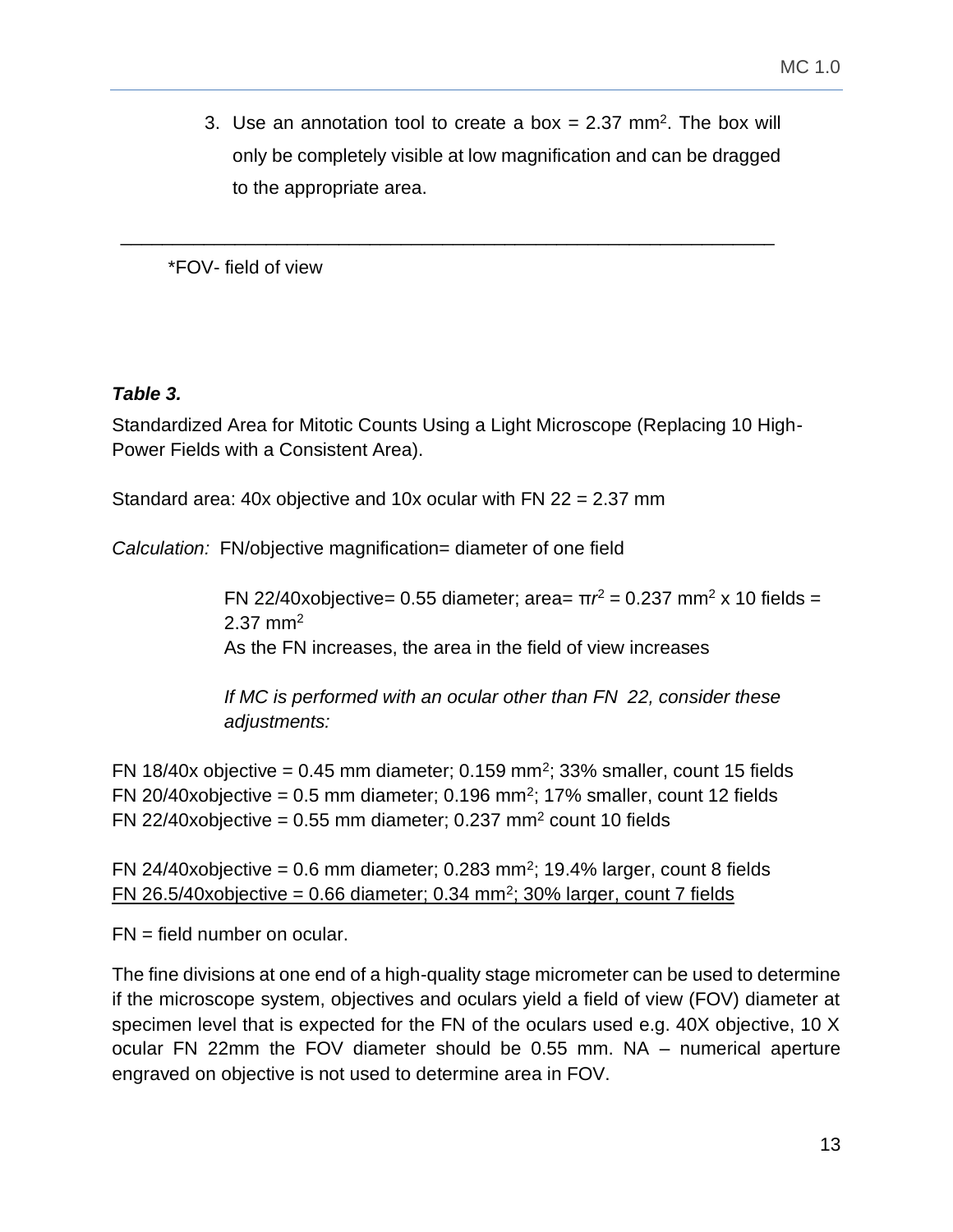## **References:**

1. Bostock DE. The prognosis following surgical removal of mastocytomas in dogs. *J Small Anim Pract*. 1973;14**:** 27-41.

2. Donnelly L, Mullin C, Balko J, et al. Evaluation of histological grade and histologically tumour-free margins as predictors of local recurrence in completely excised canine mast cell tumours. *Vet Comp Oncol*. 2015;13**:** 70-76.

3. Kiupel M, Webster JD, Bailey KL, et al. Proposal of a 2-tier histologic grading system for canine cutaneous mast cell tumors to more accurately predict biological behavior. *Vet Pathol*. 2011;48**:** 147-155.

4. Patnaik AK, Ehler WJ, MacEwen EG. Canine cutaneous mast cell tumor: morphologic grading and survival time in 83 dogs. *Vet Pathol*. 1984;21**:** 469-474.

5. Romansik EM, Reilly CM, Kass PH, Moore PF, London CA. Mitotic index is predictive for survival for canine cutaneous mast cell tumors. *Vet Pathol*. 2007;44**:** 335-341.

6. Sarli G, Benazzi C, Preziosi R, Salda LD, Bettini G, Marcato P. Evaluating mitotic activity in canine and feline solid tumors: standardizing the parameter. *Biotechnic & histochemistry*. 1999;74**:** 64-76.

7. Stefanello D, Buracco P, Sabattini S, et al. Comparison of 2-and 3-category histologic grading systems for predicting the presence of metastasis at the time of initial evaluation in dogs with cutaneous mast cell tumors: 386 cases (2009–2014). *Journal of the American Veterinary Medical Association*. 2015;246**:** 765- 769.

8. Wang H, Roa AC, Basavanhally AN, et al. Mitosis detection in breast cancer pathology images by combining handcrafted and convolutional neural network features. *Journal of Medical Imaging*. 2014;1**:**  034003.

9. Tvedten H. Atypical mitoses: morphology and classification. *Veterinary clinical pathology*. 2009;38**:** 418- 420.

10. Donovan TA, Moore FM, Bertram CA, et al. Mitotic Figures-Normal, Atypical, and Imposters: A Guide to Identification. *Vet Pathol*. 2021;58**:** 243-257.

11. Al-Janabi S, van Slooten HJ, Visser M, van der Ploeg T, van Diest PJ, Jiwa M. Evaluation of mitotic activity index in breast cancer using whole slide digital images. *PLoS One*. 2013;8**:** e82576.

12. Baak JP, Gudlaugsson E, Skaland I, et al. Proliferation is the strongest prognosticator in node-negative breast cancer: significance, error sources, alternatives and comparison with molecular prognostic markers. *Breast Cancer Res Treat*. 2009;115**:** 241-254.

13. Bertram CA, Aubreville M, Gurtner C, et al. Computerized Calculation of Mitotic Count Distribution in Canine Cutaneous Mast Cell Tumor Sections: Mitotic Count Is Area Dependent. *Vet Pathol*. 2020;57**:** 214- 226.

14. Ellis PS, Whitehead R. Mitosis counting--a need for reappraisal. *Hum Pathol*. 1981;12**:** 3-4.

15. Gudlaugsson E, Skaland I, Janssen EA, et al. Comparison of the effect of different techniques for measurement of Ki67 proliferation on reproducibility and prognosis prediction accuracy in breast cancer. *Histopathology*. 2012;61**:** 1134-1144.

16. Lehr HA, Rochat C, Schaper C, et al. Mitotic figure counts are significantly overestimated in resection specimens of invasive breast carcinomas. *Mod Pathol*. 2013;26**:** 336-342.

17. Meuten DJ, Moore FM, George JW. Mitotic Count and the Field of View Area: Time to Standardize. *Vet Pathol*. 2016;53**:** 7-9.

18. Meyer JS, Cosatto E, Graf HP. Mitotic index of invasive breast carcinoma. Achieving clinically meaningful precision and evaluating tertial cutoffs. *Arch Pathol Lab Med*. 2009;133**:** 1826-1833.

19. van Diest PJ, Baak JP, Matze-Cok P, et al. Reproducibility of mitosis counting in 2,469 breast cancer specimens: results from the Multicenter Morphometric Mammary Carcinoma Project. *Human pathology*. 1992;23**:** 603-607.